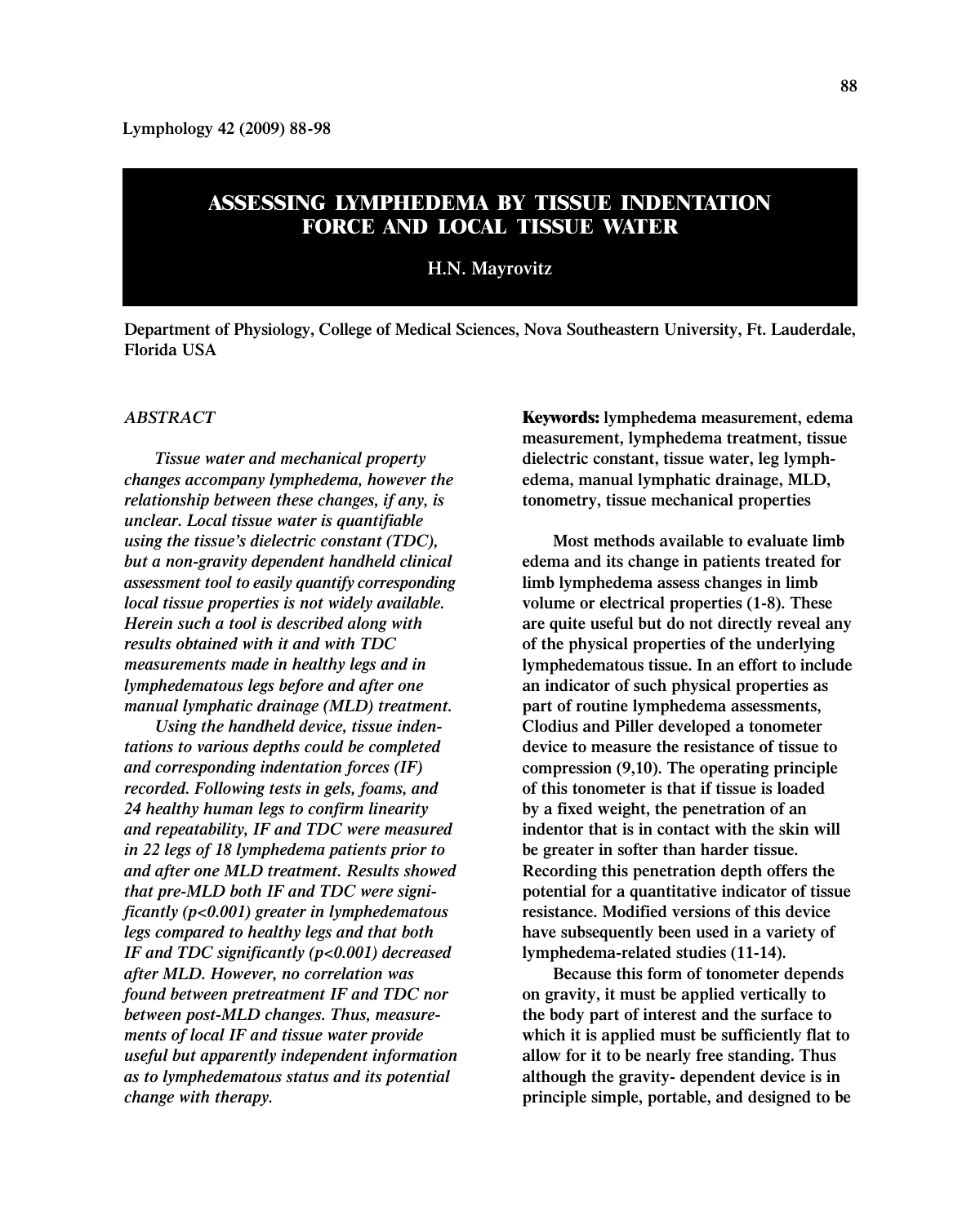**used routinely in a clinic, the requirements limit its utility in some patients and may create reliability issues (15). Other approaches to estimate tissue properties without a gravity dependent weight have been developed (16- 18) as research tools, but are not generally suitable for routine clinical use.**

**Tonometry-like methods can provide valuable information about initial tissue hardness and changes associated with time or treatment (14,19). However, with respect to the lymphedematous condition, there are few published data that compare tissue indentation resistance to other relevant lymphedemarelated parameters. During localized compressive loading of tissue, the resistance to indentation depends in part on mechanical properties of the skin, subcutaneous matrix, and interstitial fluid phase (20). In lymphedematous tissue, the relative importance of matrix and fluid components varies depending on the extent of solidification of the matrix phase which occurs with fibrosis and on amount of accumulated interstitial water. Because fluid accumulation is an initial and ubiquitous component in edematous and lymphedematous conditions, it is of both fundamental and clinical interest to know what, if any, relationship exists between tissue water and tissue resistance.** 

**Thus, the goals of this research were two-fold. The first was to develop a simple portable handheld device that could be routinely used in the clinic to assess tissue indentation resistance in patients with lymphedema in a manner that circumvents the gravity and flatness limitations of other approaches. The second was to determine if a significant tissue water-tissue resistance relationship could be detected in patients presenting for, but prior to their subsequent manual lymphatic drainage (MLD) therapy (21-23) and to determine if changes in tissue indentation resistance occurred with a single MLD treatment as had been previously observed for changes in local tissue water (5).** 

#### *MATERIALS AND METHODS*

#### *Tissue Testing Device*

**The specially designed device (***Fig. 1***) consists of force indicator rigidly coupled to a penetration depth indicator (PDI). The PDI has a circular 29.5 mm diameter base plate attached at the bottom with a central 10.5 diameter opening through which a 10 mm diameter indentor passes to indent the tissue. Contact areas for the base plate and indentor are 601 mm<sup>2</sup> and 78.5 mm<sup>2</sup> respectively. Indentation depth depends on the force applied and the resistance of the target tissue. The zero for the PDI is set with the device placed vertical on a hard (impenetrable) surface by rotating the PDI indicator bezel to indicate zero indentation. Accuracies of the force and penetration indicators are ±5 g and ±0.1 mm respectively. Calculated surface contact pressure of the indentor is 93.6 mmHg per 100 g applied force. For brevity, the complete tissue testing device (force indicator and PDI) will subsequently be referred to as tissue tester.**

**From a fundamental analytical point of view, the relationship between indentation force (F) and indentation depth (**δ**) for soft tissues with an overall soft tissue thickness H** can be expressed as  $F = \delta E \ln \frac{K}{1 - v^2}$  in **which E is the effective elastic modulus of the tissue, D the indentor diameter, v the Poisson's ratio for the tissue and a factor that depends on the ratio of both** δ**/H and D/H (24-26). Thus, measured force depends directly on penetration depth and soft tissue elastic modulus. If penetration depth is fixed as in the present study, then changes in force depend directly on changes in the tissue elastic modulus.** 

**To evaluate the tissue tester performance under controlled conditions, its indentationforce characteristics were determined using gels of varying water content and consistency. Three gel concentrations were prepared by mixing gelatin (Knox™) with distilled water to achieve gelatin concentrations of 44 mg/ml, 70 mg/ml and 105 mg/ml. Freshly prepared, stirred, and fully dissolved gelatin of each**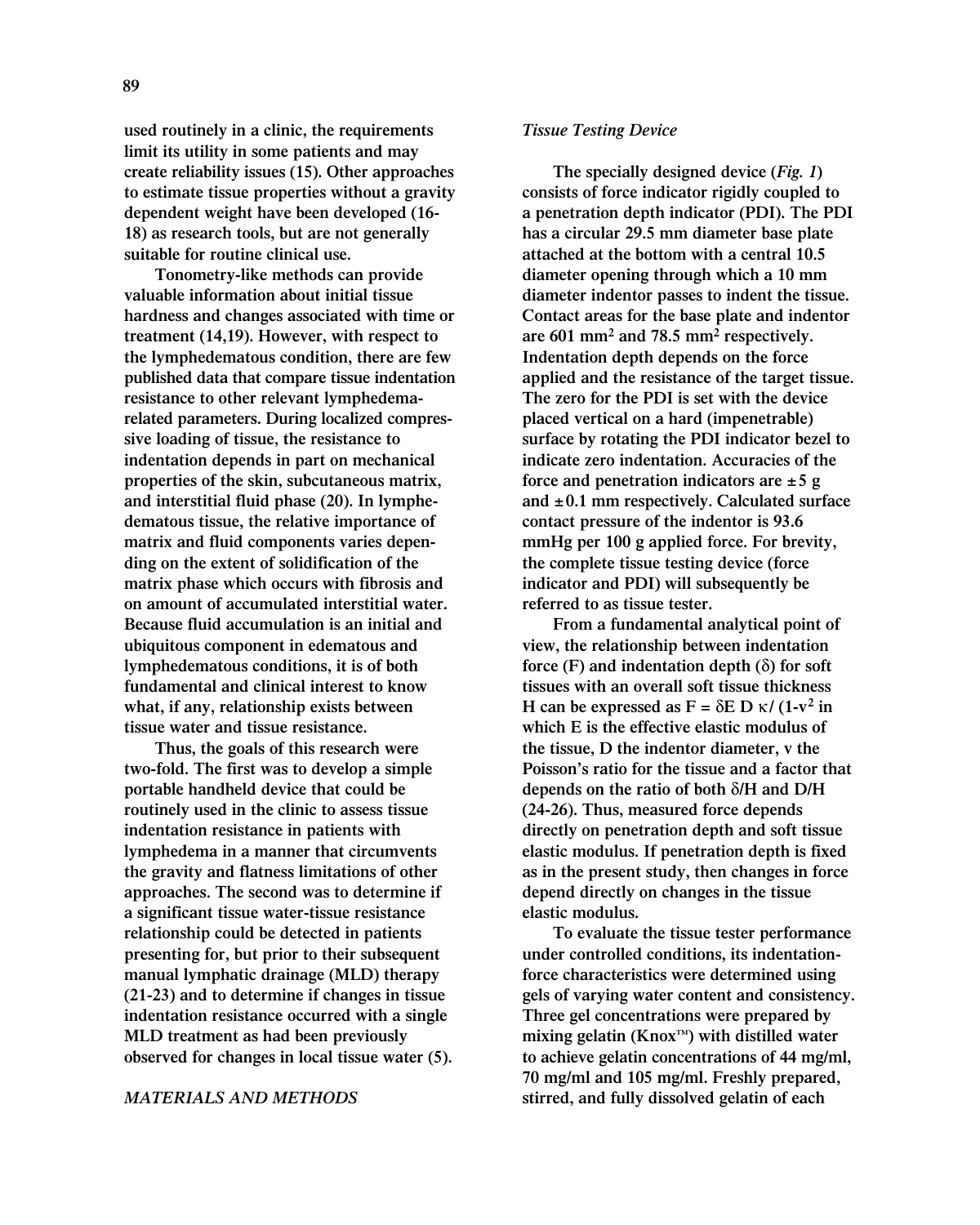

*Fig. 1. Tissue Tester. The force indicator is rigidly coupled to a penetration depth indicator (PDI) that has a base plate attached at the bottom with a central opening through which a 10 mm diameter indentor passes to indent the tissue. Indentation depth depends on the force applied and the resistance of the target tissue. The zero for the PDI is set with the device placed vertical on a hard surface by rotating the PDI indicator bezel to indicate zero indentation. Accuracies of the force and penetration indicators are*  $\pm$  5 g and  $\pm$ 0.1 mm, respectively.

**concentration was poured into eight 21 mm deep by 42 mm wide wells in a pan containing 24 individual wells. The total volume placed in each well was 25 ml. The pan was then placed in a refrigerator overnight at 4%C and removed after 12 hours for testing.**

**For each concentration, the tissue tester was used to produce indentations to a depth of 1.25, 2.0, 2.5, 3.25, 4.0 and 4.5 mm and the force for each was recorded. Each test was done on a separate well (6 wells per concentration) to avoid possible alterations of the gel due to a prior compression. Results of these tests indicate a linear dependence of force with indentation for each concentration (***Fig. 2A***) and with concentration for different indentation depths (***Fig. 2B***).**

**In addition to testing on gels, the tissue tester was evaluated on polyurethane foam blocks of different indentation force displacement (IFD) ratings as specified by the American Society of Testing Materials**

**(ASTM) standard. This rating is based on measurements of force required to compress the material 25%. Tissue tester evaluations were done using 2.5 cm thick, 4 by 4 cm square blocks with IFD ratings of 0.3, 0.5, 0.7 and 1.3 psi where higher ratings correspond to greater compression force requirement. Indentation tests to 4.0 mm were done on each IFD rating 12 times to assess both linearity and variability. Results showed indentation force linear with IFD rating (r=0.994) with coefficients of variation for all IFD ratings less than 5% (***Fig. 3***).** 

### *Tissue Dielectric Constant*

**Local tissue water was assessed using a tissue dielectric constant (TDC) method (MoistureMeter-D, Delfin Technologies Ltd, Kuopio, Finland). The working principle of this method is based on the fact that tissue electrical properties depend on water content,**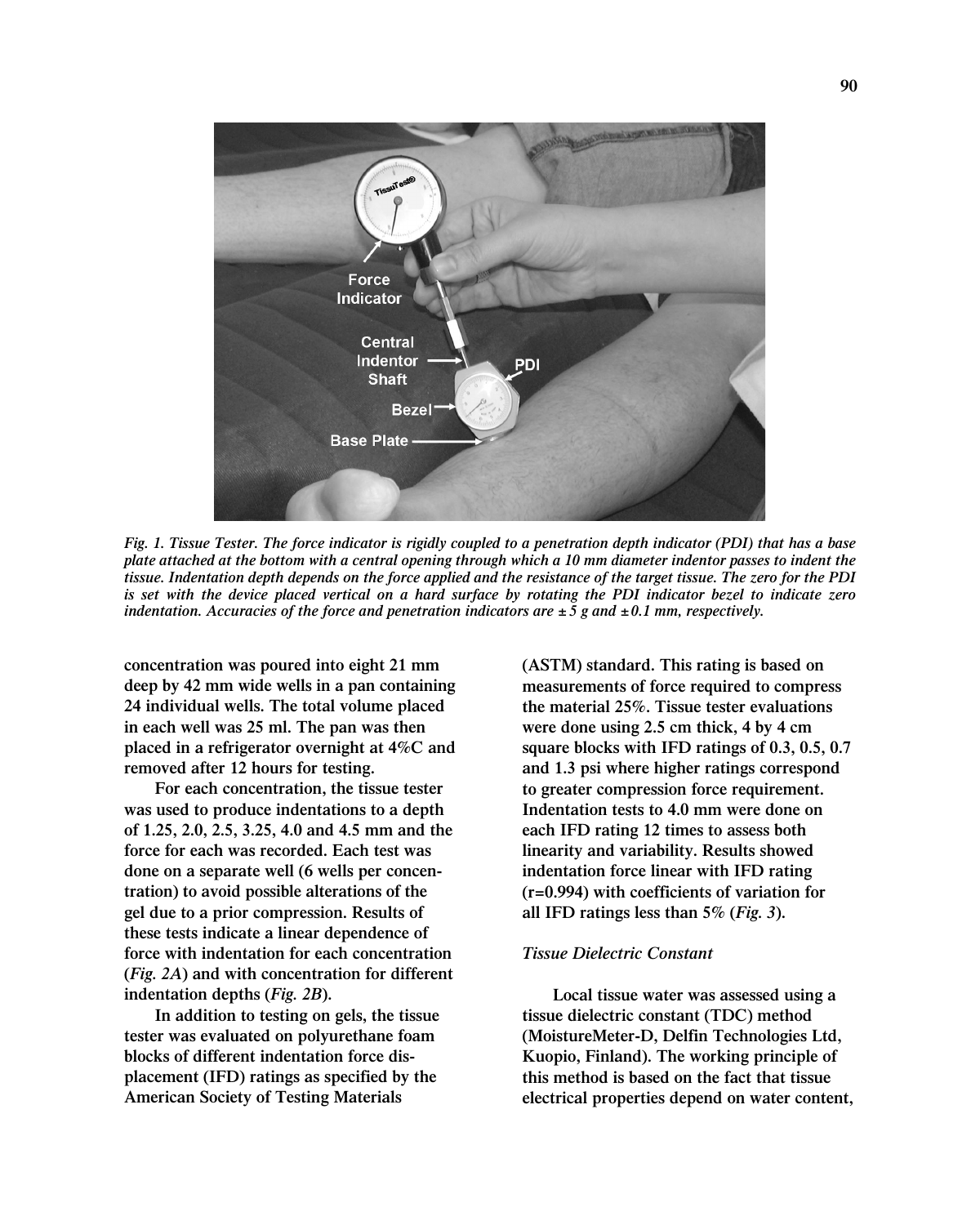

*Fig. 2. Indentation Force-Depth for Gels. A) Indentation force as a function of indentation depth for three different gel concentrations. B) Indentation force as a function of gel concentration for two different indentation depths. Solid lines are linear regression lines. Linearity between indentation depth and force is demonstrated for each case.*

**which in turn affects the value of the tissue dielectric constant (27) with pure water having a value of 78.5. Since the dielectric constant is the ratio of electrical permittivity of the tissue to that of vacuum, it is a dimensionless quantity. Measurement of TDC at a suitable frequency, in this case 300MHz, provides an index of relative tissue water (28,29) based on the portion of the incident wave that is reflected and subsequently processed by the device's control unit. The utility of this device to evaluate tissue water and its change has been previously reported (5,27,30-33). Effective penetration depth, which defines the depth of tissue sampled, depends on probe dimensions in contact with the skin, with larger spacing between inner**

**and outer conductors causing greater penetration. In this study a probe with a maximum diameter of 23 mm and conductor spacing of 5 mm was used to achieve an effective penetration depth of about 2.5 mm.** 

### *Patients and Control Subjects*

**All participants (patients and normal volunteers) signed an informed consent approved by the University Institutional Review Board. Patients (N=18, 10 female) who were included in this study were previously diagnosed by a referring physician as having lower extremity secondary lymphedema and were now about to receive lymphedema therapy that included MLD at a lymphedema treatment clinic. Measurements in these patients were done prior to and after a single MLD treatment that was administered by an LANA certified lymphedema therapist. The treatment session was about one hour. In four patients, two lymphedematous legs were treated and evaluated yielding a total of 22 lymphedematous legs treated and evaluated. Average patient age (mean ± SD) was 72.4 ± 18.6 years (range 39 to 97 years). Self reported duration of lymphedema ranged from 4 months to 30 years.** 

**In addition to measurements of patients, for reference and comparison purposes, both legs of 12 control subject volunteers (age range 40-70 years) who had no history of lower extremity abnormalities were also evaluated with respect to their TDC values and indentation force resistance. For purposes of estimating measurement variability, multiple measurements were also made at an anterior forearm site in two volunteer subjects and at an anterior thigh site of one these subjects.**

### *Control Subject Measurement Procedure*

**In the 12 volunteers, leg measurements were done at a standardized site on the calf located 10 cm proximal to the medial malleolus. TDC values were determined in**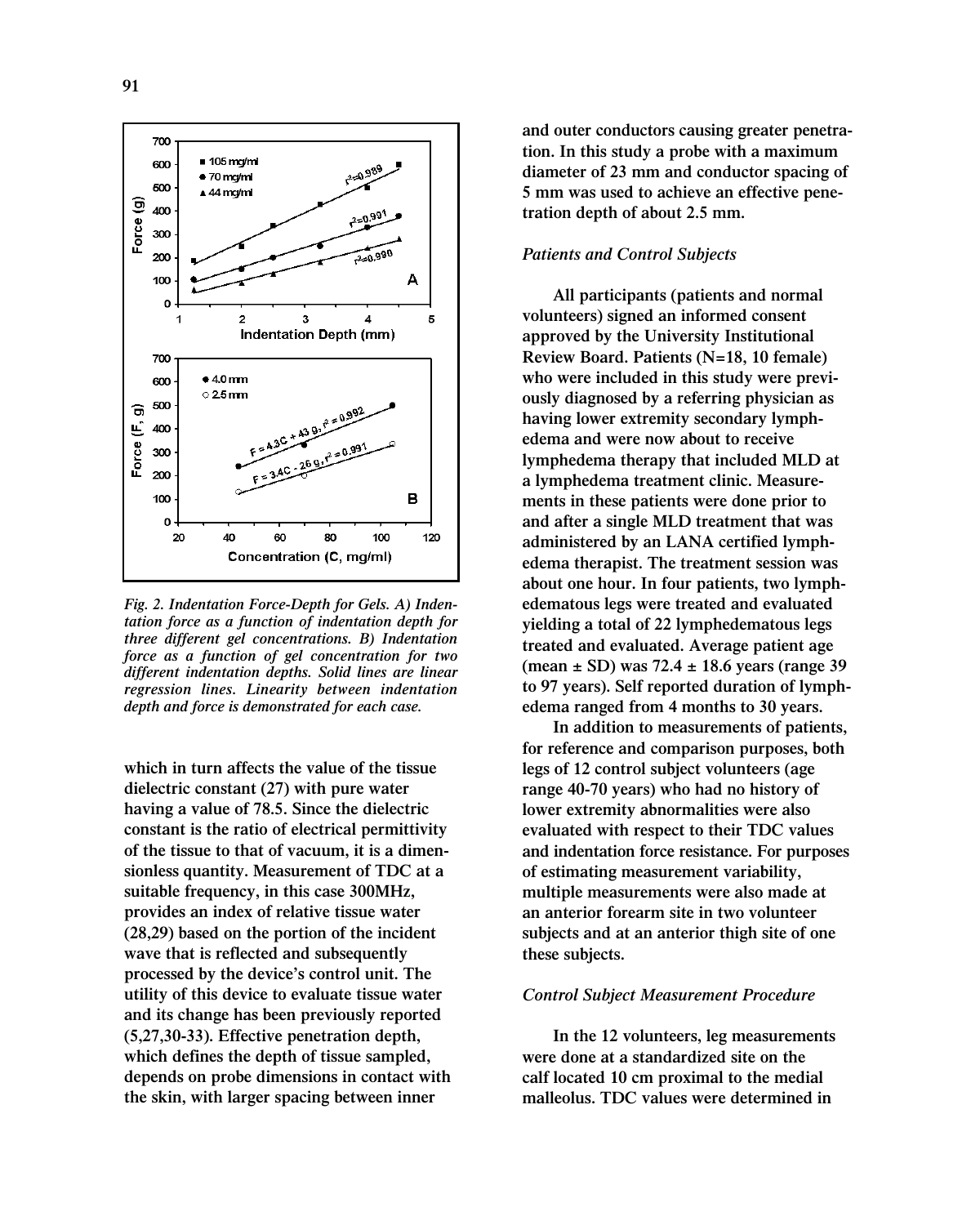

*Fig. 3. Indentation Force for Polyurethane Foams. Data points show mean ± SD of 12 indentation force trials when foam blocks with different standardized indentation force ratings (IFD) were indented to a depth of 4 mm. Inset shows coefficients of variation for force for each of the four test blocks used. Solid line is linear regression.* 

**triplicate and indentation force was determined for penetration depths of 2, 3 and 4 mm. All measurements were done with subjects supine and were obtained after 10 minutes of lying at rest. Forearm and thigh measurements of one volunteer were made over an indentation range of 3 to 5 mm in 0.5 mm steps with each indentation depth at each site repeated 10 times to estimate short term variability in measured values. For these tests, the forearm test site was 8 cm distal to the antecubital crease and the thigh test site was 15 cm proximal to the knee with the subject supine. Time between repeated depth measurements at each site was 60 seconds. In another volunteer, to estimate repeatability of sequential measurements over a longer time span, measurements were made at 4 minute intervals over a 60 minute test period at an anterior forearm site 6 cm from the antecubital crease. These measurements included, TDC, indentation force, and skin temperature (via noncontact infrared) all measured at the same site.** 

*Patient Measurement Procedure*

**TDC and tissue resistance measurements were made on the calf at a site visually identified as having the greatest swelling. The girth (circumference) of this site, TDC values, and tissue indentation force were measured prior to and after completing the leg MLD treatment procedure. Initial measurements began after the patient had been lying supine for 10 minutes. TDC was measured in triplicate and the average of the three readings used to characterize the target site's tissue water. Each TDC measurement takes about 10 seconds once the probe is touched to the skin. Tissue resistance was then measured at the same site using the tissue tester by indenting to a standardized indentation depth of 4 mm and recording the force required to achieve this indentation. The force meter holds the indentation force value for easy reading. Although lesser (or greater) penetration depths are possible with the device, a 4 mm depth was chosen for this initial study**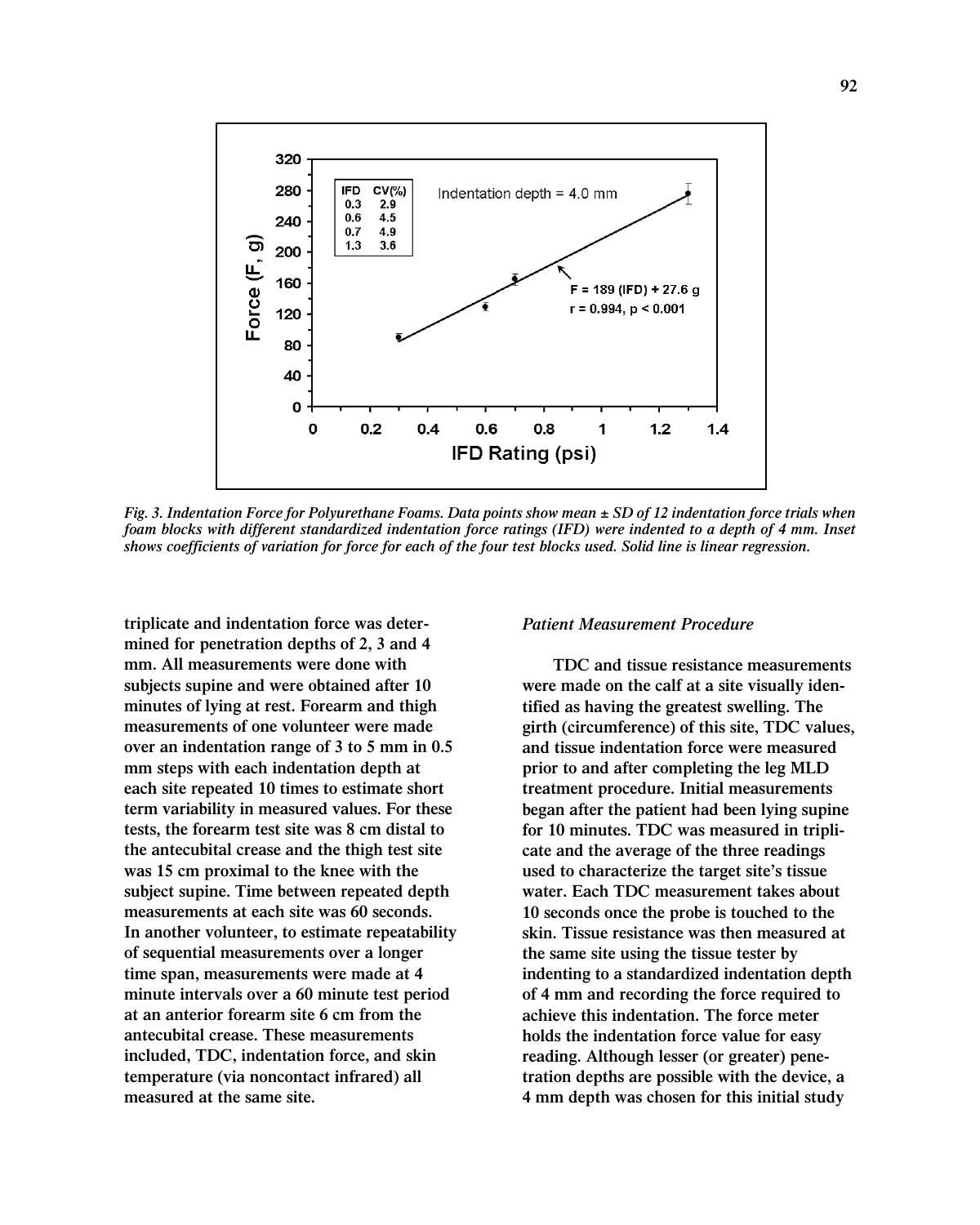| <b>TABLE 1</b><br><b>Result Summary</b>                                                                 |                                      |                |                                      |                  |
|---------------------------------------------------------------------------------------------------------|--------------------------------------|----------------|--------------------------------------|------------------|
|                                                                                                         | <b>Subjects</b><br>$(28 \text{Leg})$ |                | <b>Patients</b><br>$(22 \text{Leg})$ |                  |
|                                                                                                         |                                      | Pre-treatment  | Post-treatment                       | $%$ Change       |
| Force $(g)$                                                                                             | $316 \pm 38$                         | $401 \pm 123$  | $331 \pm 98$ **                      | $-21.5 \pm 17.1$ |
| <b>TDC</b>                                                                                              | $28.6 \pm 1.6$                       | $35.9 \pm 8.3$ | $32.6 \pm 8.0**$                     | $-9.1 \pm 6.9$   |
| Girth (cm)                                                                                              |                                      | $35.3 \pm 7.3$ | $34.3 \pm 7.2**$                     | $-3.0 \pm 2.3$   |
| Values are mean $\pm$ SD. $\dagger$ p<0.001 compared to subjects, ** p<0.001 compared to pre-treatment. |                                      |                |                                      |                  |

**to achieve force levels within the optimal meter reading range of 50 to 500g which correspond to forces of about 0.5 to 5 Newtons (N). In addition to the biophysical measurements, the circumference (girth) of the leg at the test site was measured before and after MLD using a constant tension tape measure.** 

### *Analysis*

**Indentation force and TDC values at measured leg sites were compared using regression analysis. In volunteer subjects, the goal was to determine if these two biophysical quantities were related. In patients, it was used to test for a possible pre- treatment relationship between tissue water and tissue resistance. To assess the potential of the tissue tester to detect changes in tissue indentation resistance and to test for changes in TDC associated with MLD treatment, post treatment values obtained within 5 minutes of completing the leg MLD procedure were compared to pre-treatment values using a nonparametric Wilcoxon signed rank test since the distributional assumptions that underlie the paired** *t***-test were not verified for the present measurement set.** 

# *TDC and Tissue Indentation Resistance in Control Subjects*

**TDC values (mean ± SD) for left and right legs were 28.4 ± 1.8 and 28.7 ± 1.4 respectively with no significant difference between paired-legs (p>0.4). The overall TDC value considering all 24 legs was 28.6 ± 1.6. Indentation force for left and right legs were 311 ± 41 g and 321 ± 37 g respectively with no significant difference between paired legs (p>0.5). The overall indentation force considering all 24 legs was 316 ± 38 g (***Table 1***). Indentation force was found to be linear with respect to indentation depth as indicated by the high linear correlation coefficient (0.996)** *(Fig. 4***). The arm and thigh measurements (***Fig. 5***) also indicate a linear dependence of force with indentation depth for each site. Calculated coefficients of variation among the 10 repeated force measurements at each site and depth were all less than 5%. Coefficients of variations of indentation force and TDC values over a one hour period were 2.3% and 1.15%, respectively (***Fig. 6***).** 

# *TDC and Tissue Indentation Resistance in Patients – Pre MLD Treatment*

**TDC values for lymphedematous legs**  $(n=22)$  was  $37.8 \pm 10.1$  which was significantly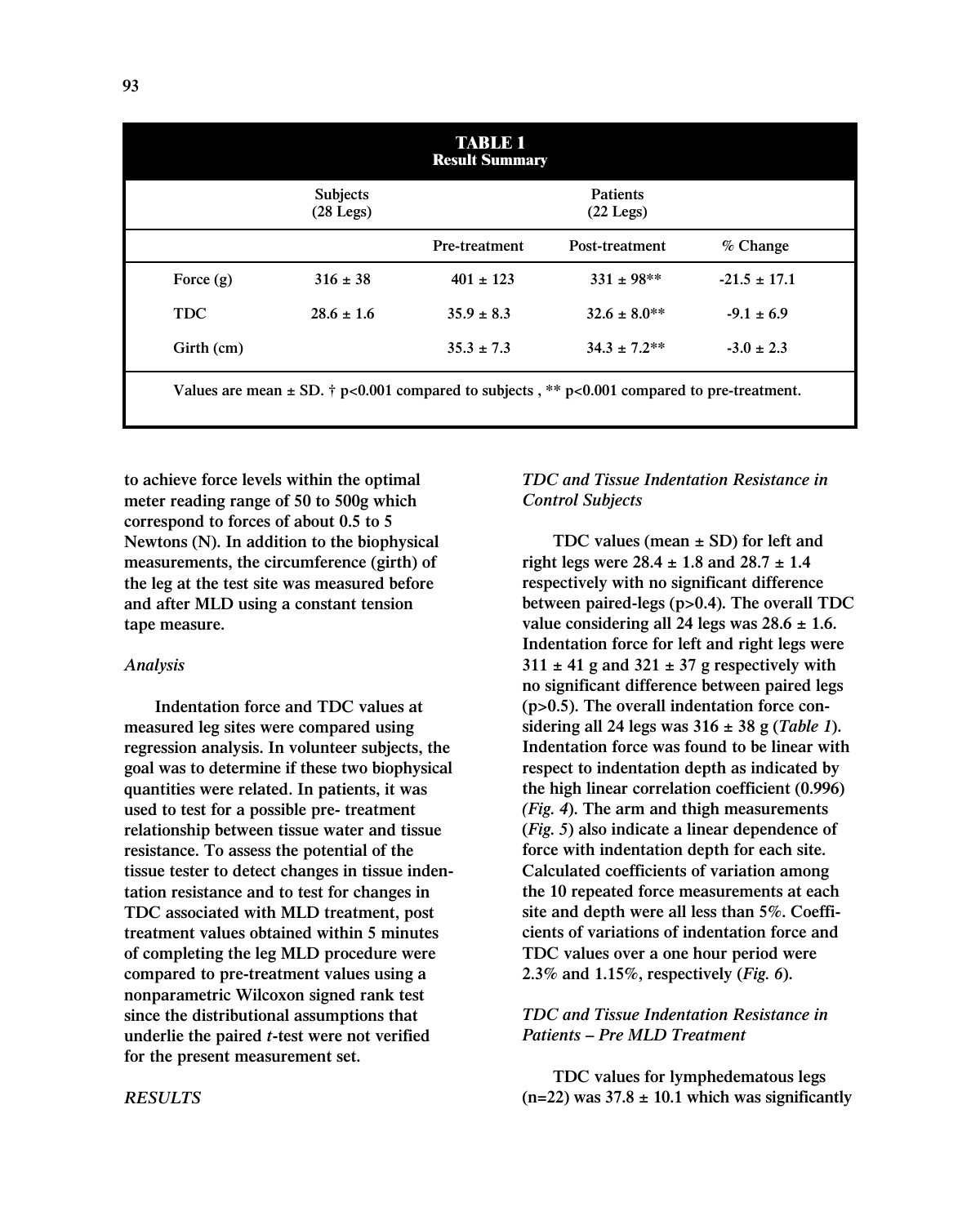

*Fig. 4. Indentation Force-Depth for Healthy Legs. Data points show mean ± SD of indentation force as a function of indentation depth for 24 legs measured at the medial gaiter area. Solid line is linear regression.* 



*Fig. 5. Short Term Repeatability and Linearity at Different Tissue Sites. Data points show mean ± SD of 10 indentation force trials on one subject's anterior forearm and thigh. Time between repeated depth measurements at each site was 60 seconds. Results indicate a linear dependence of force with indentation depth for each site. Calculated coefficients of variation among the 10 repeated measurements at each depth are shown in the inset.*

**greater (p<0.001) in comparison to TDC values for normal subject legs. Indentation force for lymphedematous legs was 417±134 g which was also significantly greater (p<0.001) than for normal subject legs.** 

### *TDC and Tissue Indentation Resistance in Patients – Post MLD Treatment*

**After the single MLD treatment, indentation force was significantly reduced from its pre-treatment value of 417 ± 134 g to 348 ± 110 g (p<0.001) and TDC was reduced from its pre- treatment value of 37.8 ± 10.1 to 34.3 ± 9.6 (p<0.001). Examination of individual responses showed that indentation force was reduced in every patient, with percentage reductions ranging from 1.2 to 62% and an overall 20.7 ± 16.7% reduction. TDC values were found to be reduced in all but one patient, and ranged from 1.7 to 28% with an overall reduction of 9.2**  $\pm$  **6.7%.** 

### *Indentation Force – TDC Relationship*

**Despite treatment-related reductions in both indentation force and TDC there was no correlation between the changes in these parameters as assessed via Pearson's correlation value (r= -0.067).**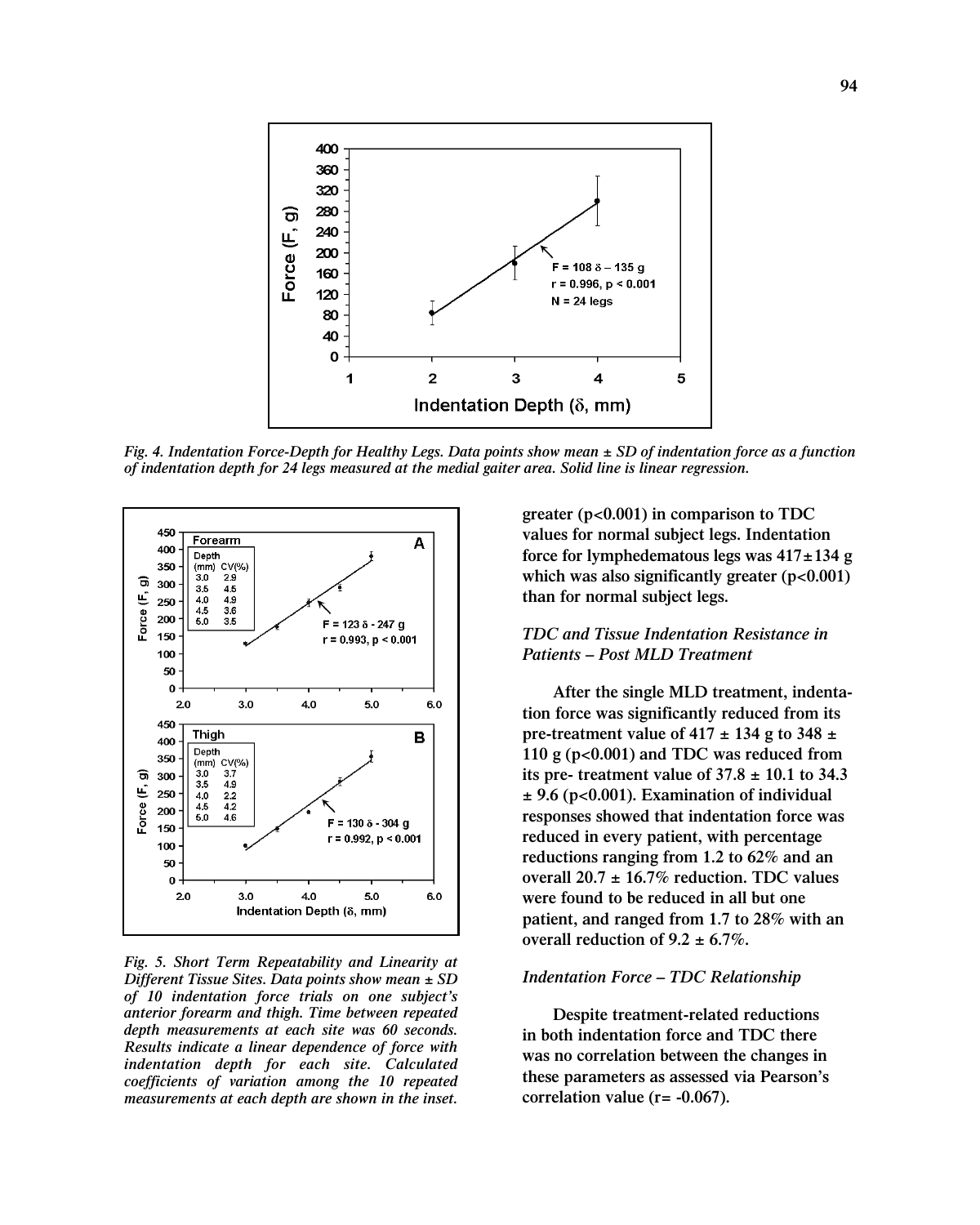

*Fig. 6. Variation of Force and Tissue Dielectric Constant Measurements. Data points show sequential values of indentation force for a 4 mm indentation depth together with TDC and skin temperature values measured at 4 minute intervals on the anterior forearm of one subject. CV is the coefficient of variation over the 60 minute test period.*

**There was also no discernible correlation between indentation force and TDC values for either the control subjects or for the patients.**

### *DISCUSSION*

#### *Tissue Tester Device*

**The tissue tester was demonstrated as a rather simple handheld device which can easily be used in the clinic to rapidly assess tissue resistance to localized compression and provide an index of underlying tissue mechanical properties. Typically, measurement can be done in less than 10 seconds and does not depend on gravity for operation. This allows it to be applied to tissue at any orientation and, in principle, can be used on any lymphedematous body part without need for a significantly large flat area.** 

**The** *in vitro* **gel evaluations of the tissue tester demonstrate that the force recorded for varying penetration depths is linear with indentation depth and that for varying gel**

**concentrations that simulate differing tissue properties, the force is linear with concentration. Similar linear dependencies were shown using standardized polyurethane foams that had differing indentation force ratings and for normal leg tissues. Further, estimates of measurement repeatability** *in vitro* **and** *in vivo* **indicate a coefficient of variation of less than 5% which is a value that in most cases is suitable for clinical assessments. Although the tissue tester device was specially designed for this study, it is not difficult to construct and the author would be willing to provide guidance to other investigators in that task should there be interest.**

# *Effects of Leg Lymphedema on Measured Parameter*

**As compared to legs of subjects without lymphedema, presence of leg lymphedema was associated with 1) a significantly greater tissue resistance as judged by the indentation force and 2) a greater local tissue water as judged by the greater tissue dielectric constant.**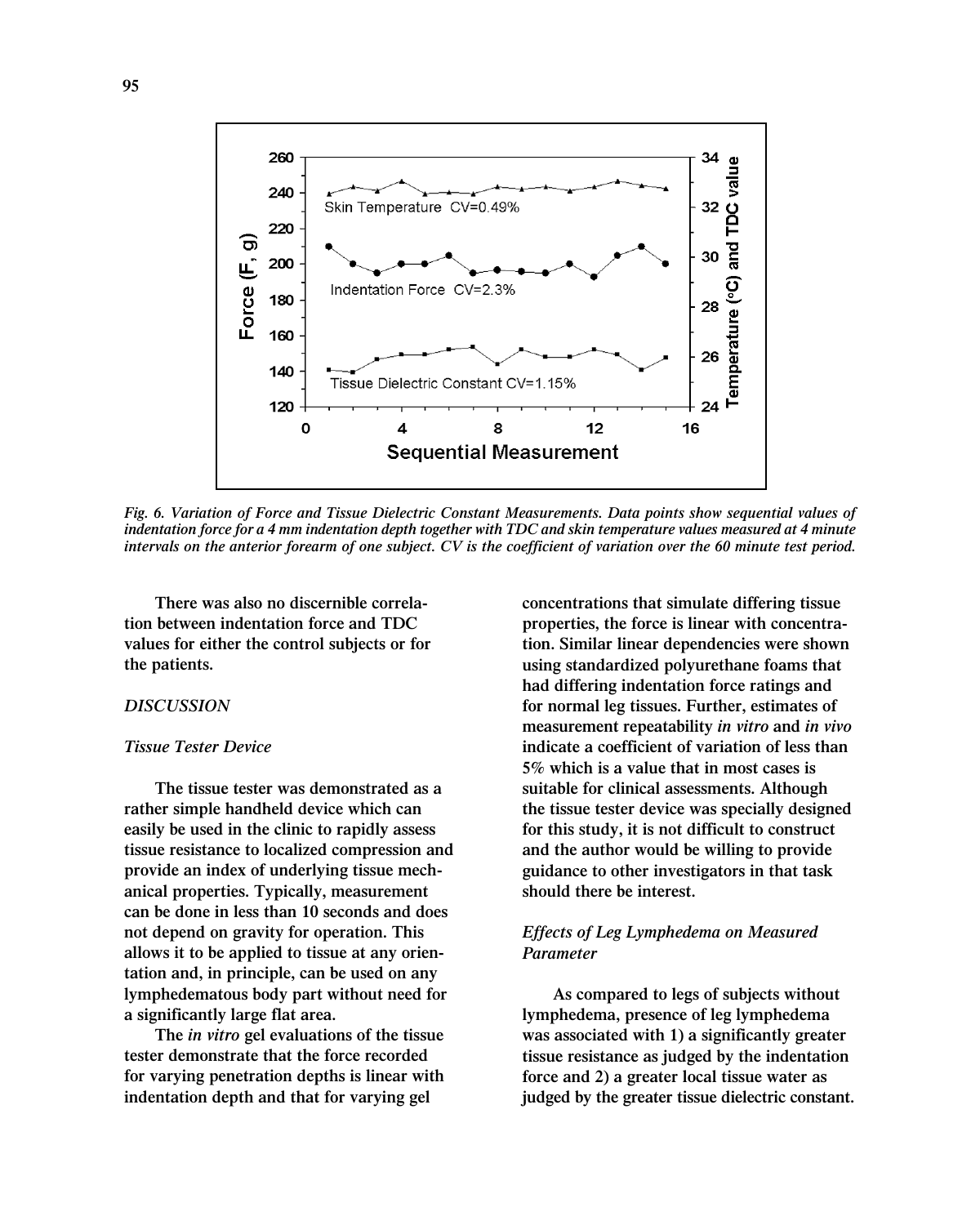**TDC values for normal legs in this study (28.6 ± 1.6) were similar to TDC values measured in normal arms of patients with unilateral upper extremity lymphedema secondary to breast cancer related treatment (25.2 ± 2.7) (30) and similar to TDC values measured in the forearms of a previously measured normal control group (25.8 ± 3.9) (30). TDC values for lymphedematous legs of** the present study group  $(37.8 \pm 10.1)$  were **similar to TDC values measured previously on lymphedematous arms (41.2 ± 7.9) (30) and bilateral lymphedematous legs (42.1 ± 3.7) (5). No corresponding measurements of tissue resistance have been previously reported.** 

# *Effects of MLD therapy*

**With respect to the effects of therapy, the present data showed that a single MLD treatment of lymphedematous legs resulted in a significant reduction in tissue resistance as judged by the reduced indentation force and also resulted in a significant reduction in local tissue water as judged by the reduction in tissue dielectric constant. Such a singlesession MLD-related tissue softening as determined by tonometry has been previously observed (34). In addition, although previous studies have shown that a single MLD therapy session causes a decrease in local tissue water** in lymphedematous legs of  $9.7 \pm 5.45\%$  (5) **compared with 9.2 ± 6.7% herein determined, the percentage reduction in indentation force** in the present study  $(20.7 \pm 16.7\%)$  was **greater than for the tissue water reduction . Since both tissue resistance and tissue water were found to be reduced with treatment, we investigated whether there was evidence that these were related phenomena. Analysis showed that the correlation between these two changes was virtually zero suggesting that the measured changes were largely independent of each other. A similar absence of a tissue resistance-water relationship was found when the relationship was tested for control legs and for pre-treatment values in the patient group. Although previous studies**

**showed an increase in relative tissue water in lymphedematous limbs (5,30,32), the present result is the first to measure both parameters thereby allowing a test of such a possible association.** 

### *Interpretation of Findings*

**When considering the reasons that lymphedematous changes might affect indentation resistance, several factors need to be considered. In principle, tissue resistance measured by indentation force reflects the mechanical properties of skin and subcutaneous tissues with the interstitial space composed of fluid, solid (collagen and elastin), and gellike substances such as mucopolysaccharides. In lymphedema, the fluid phase is increased and if edema volume rises sufficiently, resultant increase in interstitial pressure might be expected to cause an increase in net tissue indentation resistance. If increase in measured tissue water in lymphedematous tissue were the dominant factor affecting the presently measured tissue resistance, then a direct relationship between TDC and indentation force might be expected. A similar correlation might be expected for changes in these parameters with treatment.** 

**That such relationships were not demonstrated may be explained if the average tissue fluid pressure rise associated with the present lymphedematous group had a minor effect. Supporting this view is the finding that in significantly lymphedematous arms with an average 33% increase in limb volume, average interstitial pressure increased by just 3.5 mmHg (35). Although this magnitude of pressure increase may affect transcapillary fluid transfer, it is unlikely to significantly contribute to the increased indentation force herein measured since its magnitude is much less than indentor pressures achieved during testing. So, our interpretation of the present findings is that an MLD-related tissue softening accounts for the force reduction whereas fluid movement out of the interstitial space accounts for the TDC reduction. These**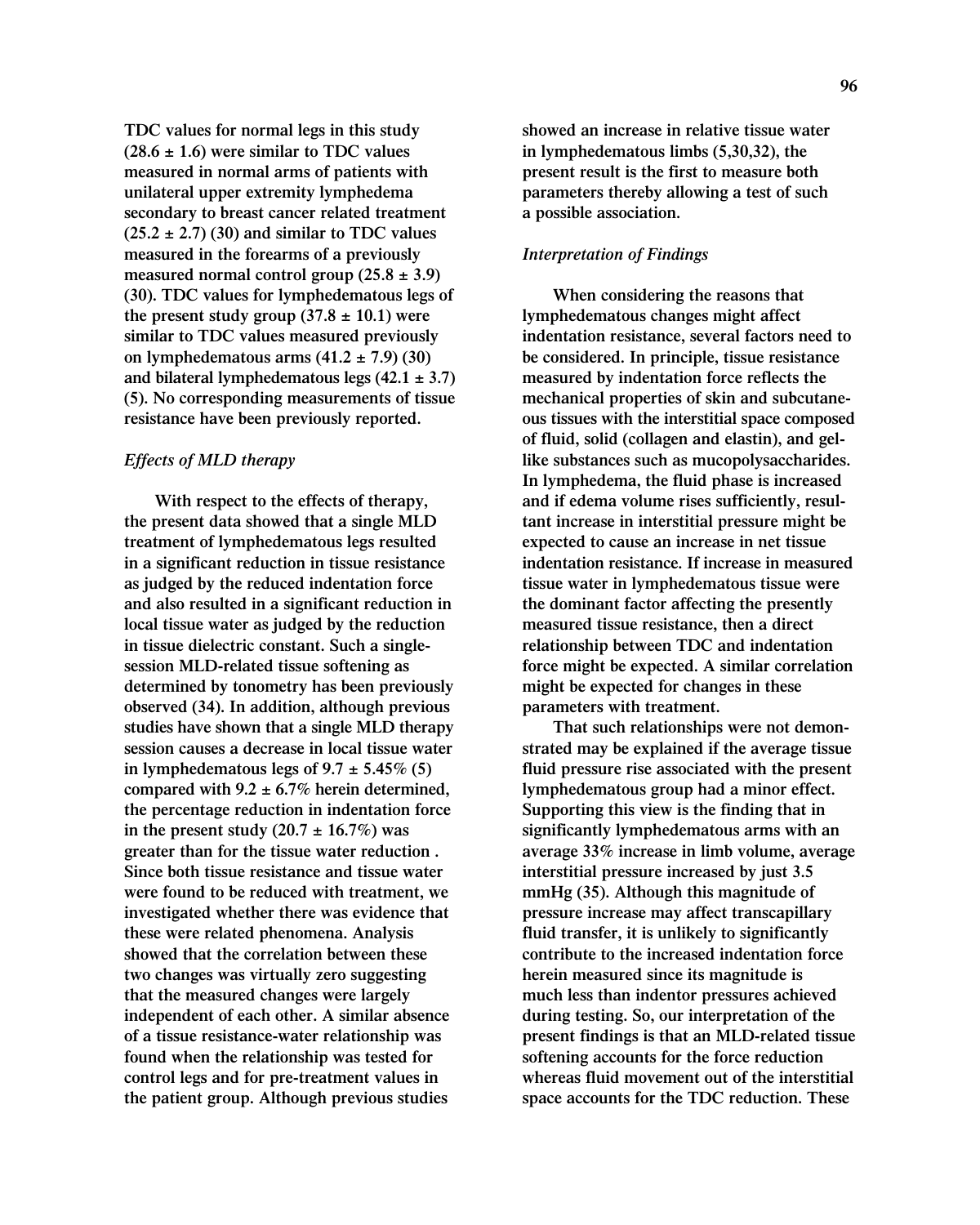**findings suggest that measurements of both local tissue resistance and tissue water can provide useful independent information as to the lymphedematous status and its potential change with therapy.** 

### *ACKNOWLEDGMENT*

**The author wishes to gratefully acknowledge the help and contributions of Susanne Davey, OTR/L, CLT-LANA, of Healing Hands of Lymphatics, for among other things, her efforts and receptiveness to the furtherance of lymphedema research and her role in performing some of the clinical assessments and measurements associated with this study.**

#### *REFERENCES*

- **1. Casley-Smith, JR: Measuring and representing peripheral oedema and its alterations. Lymphology 27 (1994), 56-70.**
- **2. Cornish, BH, LC Ward, BJ Thomas, et al: Quantification of lymphoedema using multifrequency bioimpedance. Appl. Radiat. Isot. 49 (1998), 651-652.**
- **3. Karges, JR, BE Mark, SJ Stikeleather, et al: Concurrent validity of upper-extremity volume estimates: comparison of calculated volume derived from girth measurements and water displacement volume. Phys. Ther. 83 (2003), 134-145.**
- **4. Latchford, S, JR Casley-Smith: Estimating limb volumes and alterations in peripheral edema from circumferences measured at different intervals. Lymphology 30 (1997), 161-164.**
- **5. Mayrovitz, H, S Davey, E Shapiro: Localized Tissue water changes accompanying one manual lymphatic drainage (MLD) therapy session assessed by changes in tissue dielectric constant in patients with lower extremity lymphedema. Lymphology 41 (2008), 87-92.**
- **6. Mayrovitz, HN, N Sims, J Macdonald: Assessment of limb volume by manual and automated methods in patients with limb edema or lymphedema. Adv. Skin Wound Care 13 (2000), 272-276.**
- **7. Moseley, A, N Piller, C Carati: Combined opto-electronic perometry and bioimpedance to measure objectively the effectiveness of a new treatment intervention for chronic**

**secondary leg lymphedema. Lymphology 35 (2002), 136-143.**

- **8. Stanton, AW, JW Northfield, B Holroyd, et al: Validation of an optoelectronic limb volumeter (Perometer). Lymphology 30 (1997), 77-97.**
- **9. Clodius, L, L Deak, NB Piller: A new instrument for the evaluation of tissue tonicity in lymphoedema. Lymphology 9 (1976), 1-5.**
- **10. Piller, NB, L Clodius: The use of a tissue tonometer as a diagnostic aid in extremity lymphoedema: A determination of its conservative treatment with benzo-pyrones. Lymphology 9 (1976), 127-132.**
- **11. Bagheri, S, K Ohlin, G Olsson, et al: Tissue tonometry before and after liposuction of arm lymphedema following breast cancer. Lymphat. Res. Biol. 3 (2005), 66-80.**
- **12. Chen, HC, BM O'Brien, JJ Pribaz, et al: The use of tonometry in the assessment of upper extremity lymphoedema. Br. J. Plast. Surg. 41 (1988), 399-402.**
- **13. Kar, SK, PK Kar, J Mania: Tissue tonometry: A useful tool for assessing filarial lymphedema. Lymphology 25 (1992), 55-61.**
- **14. Piller, NB, A Thelander: Treatment of chronic postmastectomy lymphedema with low level laser therapy: A 2.5 year follow-up. Lymphology 31 (1998), 74-86.**
- **15. Chen, YW, HJ Tsai, HC Hung, et al: Reliability study of measurements for lymphedema in breast cancer patients. Am. J. Phys. Med. Rehabil. 87 (2008), 33-38.**
- **16. Arokoski, JP, J Surakka, T Ojala, et al: Feasibility of the use of a novel soft tissue stiffness meter. Physiol Meas. 26 (2005), 215-228.**
- **17. Bates, DO, JR Levick, PS Mortimer: Quantification of rate and depth of pitting in human edema using an electronic tonometer. Lymphology 27 (1994), 159-172.**
- **18. Ferguson-Pell, M, S Hagisawa, RD Masiello: A skin indentation system using a pneumatic bellows. J. Rehabil. Res. Dev. 31 (1994), 15-19.**
- **19. Liu, NF, W Olszewski: Use of tonometry to assess lower extremity lymphedema. Lymphology 25 (1992), 155-158.**
- **20. Mridha, M, S Odman: Fluid translocation measurement. A method to study pneumatic compression treatment of postmastectomy lymphoedema. Scand. J. Rehabil. Med. 21 (1989), 63-69.**
- **21. Hamner, JB, MD Fleming: Lymphedema therapy reduces the volume of edema and pain in patients with breast cancer. Ann. Surg. Oncol. 14 (2007), 1904-1908.**
- **22. Kafejian-Haddad, AP, JM Perez, et al: Lymphscintigraphic evaluation of manual**